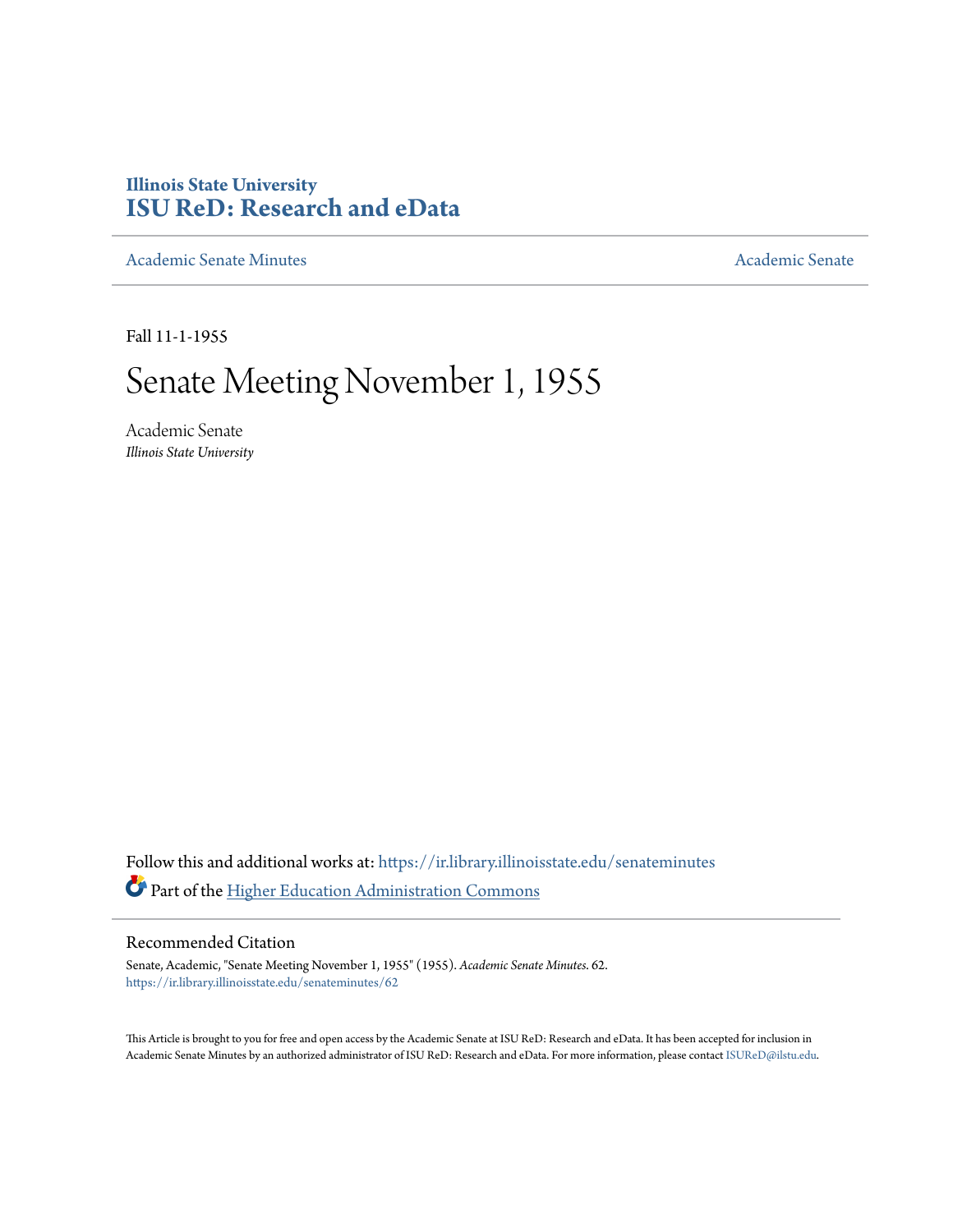The meeting was called to order by Dean Larsen with aU members present except Miss French, Mrs. Hall, Dr. Hardy, Mr. Horton, Mr. Kinneman, Miss Kirchhoefer, Miss Parker, Mr. Replogle, Miss Terrill, Mr. Toll, and Mr. Wade. Mr, Sands attended representing the Department of Social Science.

The Dean asked Mr. Glasener, Chairman of the Appointment, Promotion, and Tenure Committee to make an announcement. Mr. Glasener distributed materials to heads of departments on which recommendations are to be made to the APT Committee. One copy should be turned in to Mrs. King in the PreSident's Office by December 7. The other copy may be retained in departmental files. Mr. Glasener said that it is expected that the \$20.00 increment will be available this year and that other rules and regulations will be much the same as last year. He stressed the importance of evaluating the work of those not yet on tenure and raised a question as to whether or not it was wise to grant sabbatical leaves before tenure has been established. Also he stressed departmental recommendation as being very important. Mr. Holmes reported that there will be a meeting of the Joint Salary Schedule Committee on our campus on November 12.

Dean Larsen next asked Miss Brenneman to make a report on the admissions policy as it was applied this year. Materials were distributed reporting (1) Applications processed, (2) Those requiring committee action, (3) Distribution of total enrollment by high schools, counties, states, etc., (4) Tabulation of prospective visitors during the 1954-1955 school year shown by months, (5) Comparative enrollments by counties covering a four -year period, (6) Enrollment and rank in class of all entering freshmen shown by departments, and (7) A question and answer booklet which is available in considerable quantity to be given to prospective students. With reference to item 2 concerning committee action, a question was raised for which the answer was not available at the meeting. (The following information is given to answer the question concerning the results of the test and interview possibilities, It is the same information broken down in a different way.)

#### Committee Action 1955

#### Without Test and Interview

| Accepted (25 did not come) | 133 |     |
|----------------------------|-----|-----|
| Not Accepted               | 57  |     |
|                            |     | 190 |

#### Had Opportunity to Take Test and Interview

| Accepted (3 did not come)        | 28 |     |
|----------------------------------|----|-----|
| Not Accepted                     | 12 |     |
| Did Not Respond                  | 30 | 70  |
| Total Involving Committee Action |    | 260 |

After the report had been considered, Mr. Holmes moved that the same admissions policy be applied for another year. Mr. McCormick seconded the motion and it was carried.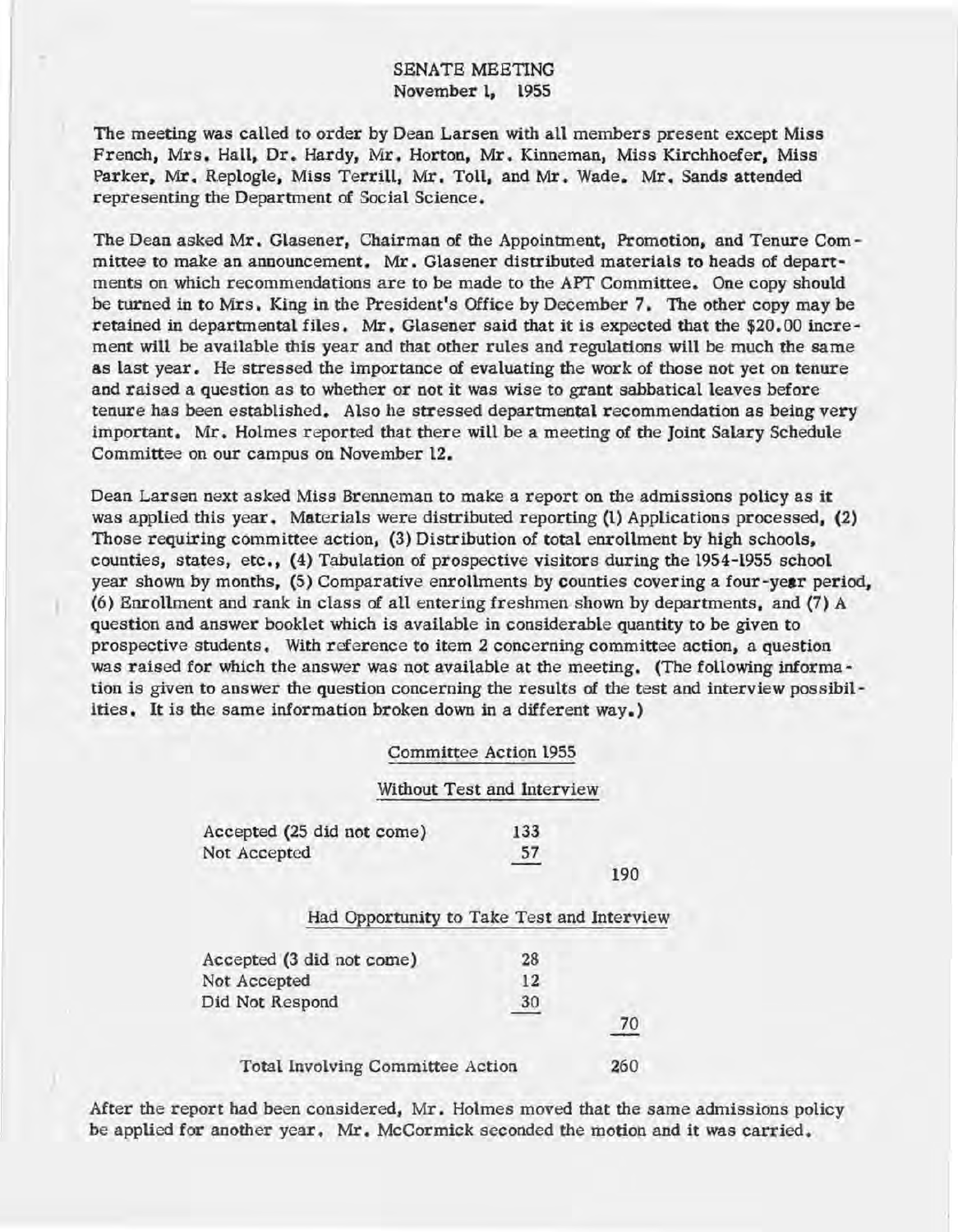Dean Larsen asked department heads to give consideration to needs in space and teaching personnel as well as janitorial service, grounds needs, etc., and to give him a report before the Christmas holidays covering such matters to be included in the Board Report for January.

The Dean announced that the Joint Council of Higher State Institutions in Illinois has asked for names of those who would be interested in working with department heads from other schools in considering the possibilities in improvement of instruction. Mr. Ullsvik of our staff is chairman of the Advisory Committee on this subject and has asked for names of those who would be interested in serving. Heads of departments interested should notify Dean Larsen.

The Dean asked for reactions as to interest in reports of accomplishments of students who are permitted to carry more than 17 semester hours per semester. The reaction indicated that these reports are of interest and should be made available. It was also suggested that comparable reports concerning employed students would be of interest.

The Dean called attention to a request from the Registrar's Office asking that consideration be given to a problem involving the signatures of heads of departments on Institutional Credit blanks. This problem is acute during the latter part of August and the first part of September when faculty members are many times not available. Miss Kirchhoefer raises a question as to whether her office might sign the statement and that department heads indicate only those cases in which it should not be done. The question was raised as to the legality of the situation and it was suggested that further checking be done before action is taken. (It was later found that blank is to be signed by "Department head, advisor, or Registrar of Depart ment of Education.") It was also suggested that the names of graduates might be put on Institutional Credit blanks to be signed by the departments involved in advance of the period when heads of departments may not be available.

)

Dean Larsen asked for a reaction to a suggestion that has been made with reference to the possibility of having those making out programs list the course only or with the possibility of listing the hour also to make it possible for the enrolling committee to indicate the section, etc. This would be especially desirable in Education and Psychology 101, 102, 111, and llS; English 110 and 111; Social Science Ill, ll2, 113, and 114; and Speech UO. Probably an exception would be in the elementary curriculum especially in Education 101 and 102. No action was taken, but it was believed that something might be worked out in this connection. It was suggested that where changes are made in the enrolling room, duplicate copies of the new program might be made out, one to be given to the student and one to be turned in to the head of the department concerned.

Mr. Sands called attention to some items proposed by Mr. Kinneman, who did not find it possible to attend the meeting, and asked whether time could be given to them or whether they should be incorporated in the minutes. Dean Larsen said he was glad to receive the suggestions, but that he did not believe that it was necessary to take them up at the late hour or to incorporate them in the minutes.

Mr. Hiett moved that all departments and divisions cooperate in requiring all juniors to take the standard test in English mechanics on January 24. Mr. Holmes seconded the motion and it was carried. It was agreed that the procedure to be used in taking care of those who do not take the examination on that date could be worked out later.